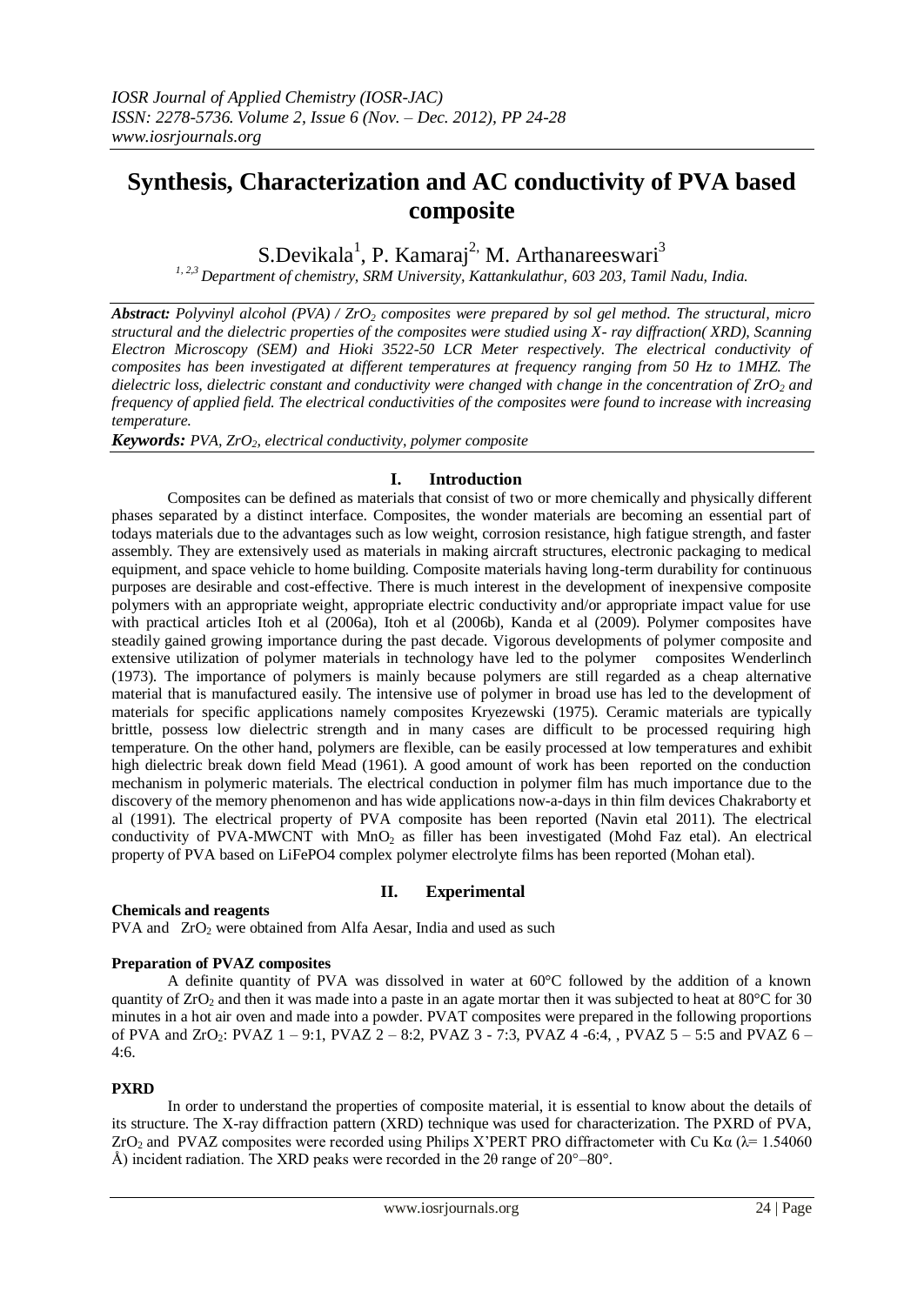### **SEM**

**PXRD**

The Scanning electron microscopy produces detailed photographs that provide important information about the surface structure. The morphology of PVA, ZrO<sub>2</sub> and PVAZ composites are recorded using Philips XL30. The samples were gold plated before SEM observation.

### **Dielectric properties and conductivity measurements**

The electrical conductivity of composites were measured using Hioki 3522-50 LCR Meter. Testing temperature ranged from 40 to 60 °C at frequency ranging from 50 Hz to 1MHZ.

#### **III. Results And Discussion**

The pure PVA showed a characteristic peak for an orthorhombic lattice centered at 2 $\theta$ , 20 $\degree$ C indicating a semi crystalline nature (Fig.1). XRD of pure  $ZrO<sub>2</sub>$  was shown in the figure 2. Peaks appear at 2 $\theta$ : 30, 35, 50 and 60 corresponding to the diffraction patterns of  $(1\ 1\ 1)$ ,  $(0\ 0\ 2)$ ,  $(1\ 1\ 2)$  and  $(2\ 1\ 1)$ , respectively, of the pure tetragonal phase of ZrO2. Peaks at 11 and 20 were due to PVA. Peaks at 2θ 24, 27, 45, 55 correspond to the monoclinic phases of  $ZrO_2$ . The peaks at 25, 38, 53 and 63 correspond to the anatase phase of  $ZrO_2$  and the peaks at 30, 35, 50, 59 correspond to the tetragonal phase of  $ZrO<sub>2</sub>$  (Fig.3).

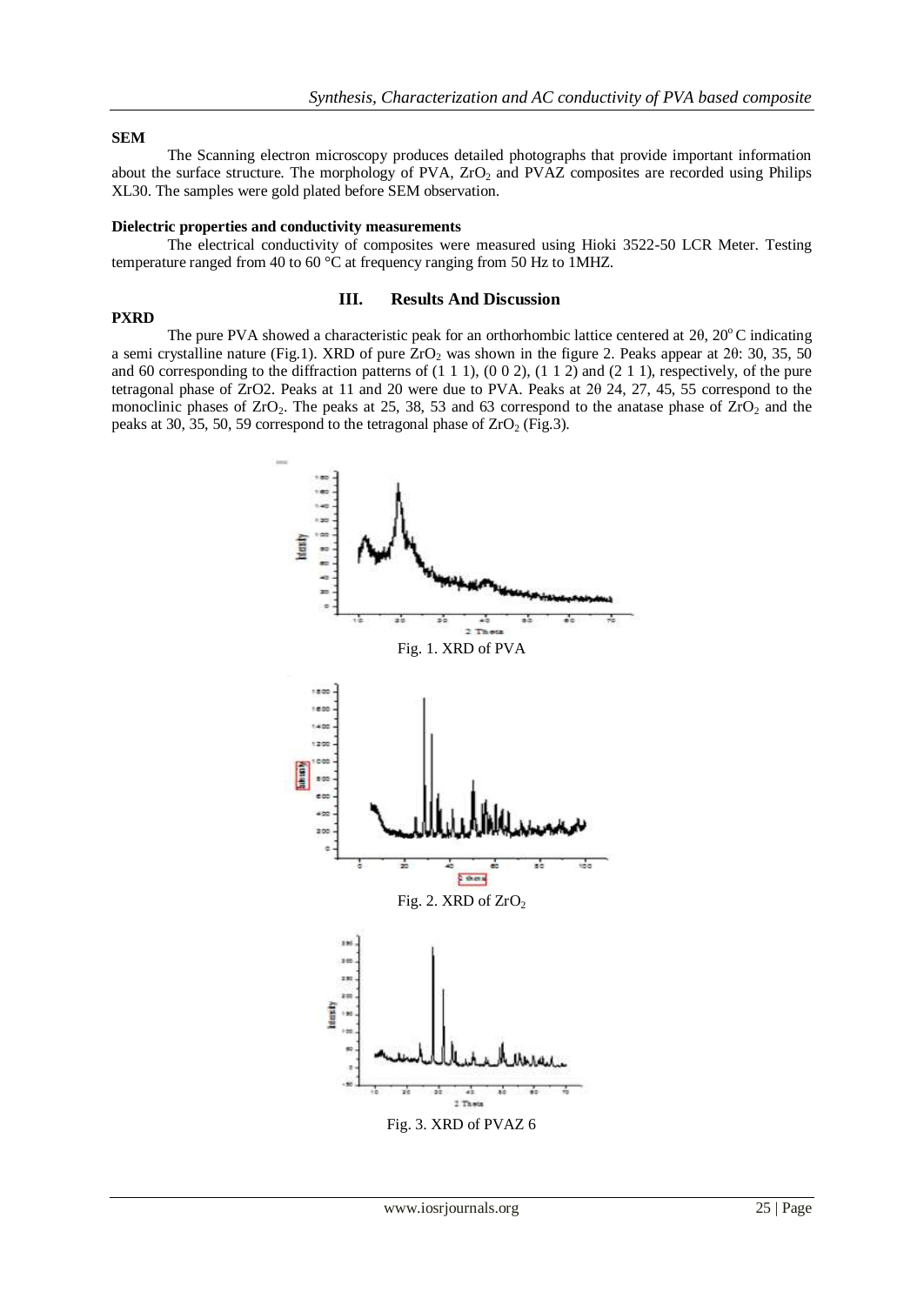## **SEM**

The SEM images of PVA,  $ZrO<sub>2</sub>$  and the composite PVAZ 6 were shown in the figures 4,5 and 6 respectively. The SEM visualizes the presence of small ratio of secondary phase  $(ZrO<sub>2</sub>)$  which was randomly distributed and get adhered on PVA matrix.



Fig. 4. SEM image of PVA



Fig. 5. SEM image of  $ZrO<sub>2</sub>$ 



Fig. 6. SEM image of PVAZ 6

## **AC conductivity of PVA/ZrO<sup>2</sup> composites**

The measured conductance  $\overline{G}$ , from 50 Hz to 5000000Hz used to calculate ac conductivity,  $\sigma$ (ac) using the following expression:

σ(ac) = G d/A

Where d is the thickness of the sample and A is the cross sectional area of the electrode.

The AC conductivity of PVAZ composites at different temperatures were shown in Table 1. Polymer Materials in pure state are electrical insulators. However they are filled with specific additives, as Metallic powders metallic fibers, ionic conductive polymers, etc. The conductivity of pure PVA was found to be 9.73X10<sup>-9</sup>S/cm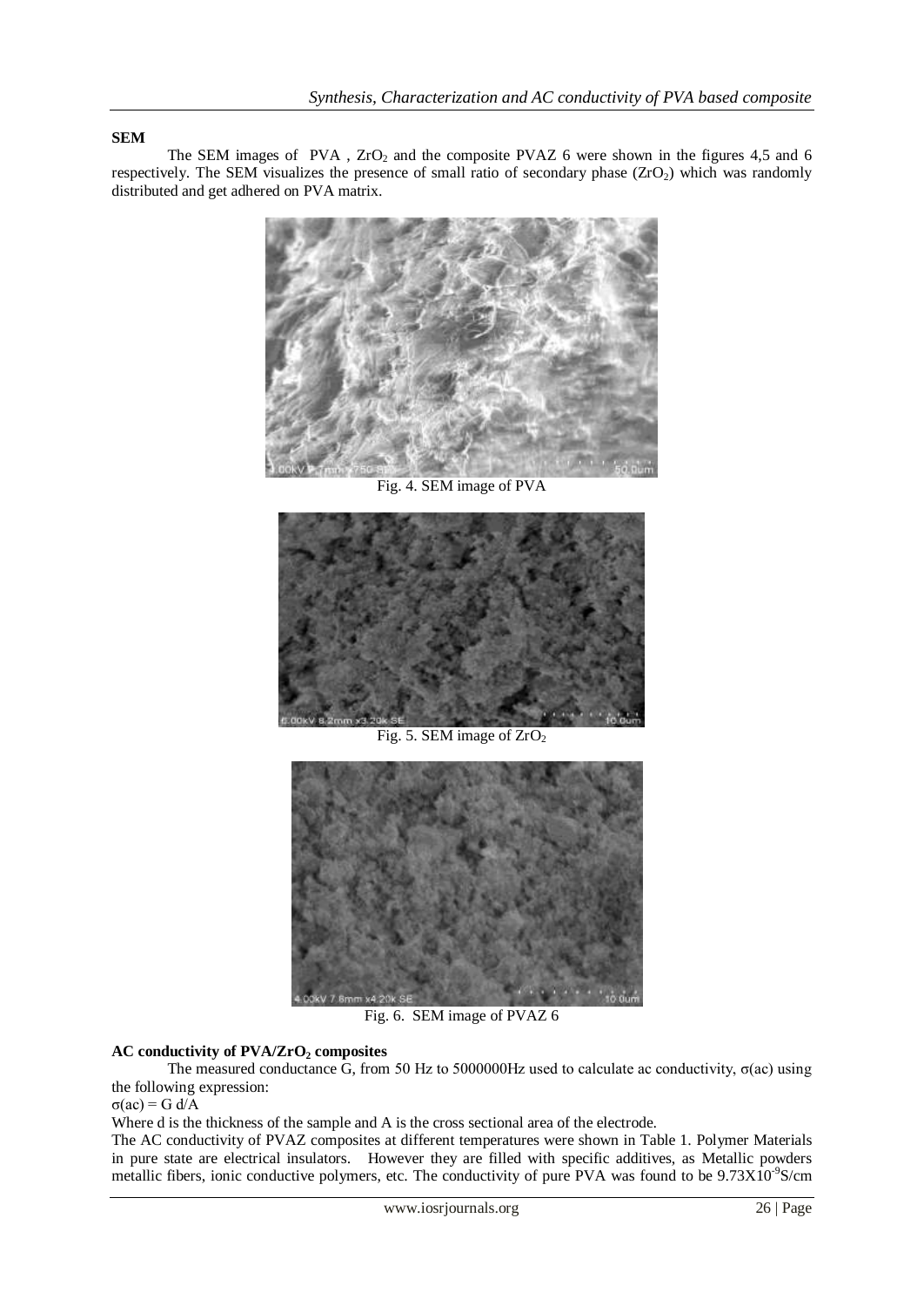the conductivity is found to increase with the temperature as well as filler concentration. The increase in conductivity with temperature is interpreted as a hopping mechanism between coordinate site, local structural relaxations, and segmental motion of the polymer. The observed continuous increase in conductivity of composites system with increasing  $ZrO<sub>2</sub>$  concentration is attributed to a decrease in degree of crystallinity and increase in amorphisity and was confirmed by XRD studies. As amorphous region progressively increases, however the polymer chain acquires faster internal modes in which bond rotations produce segmental motion. This is turn favours hopping interchain and intrachain ion movements, and conductivity of polymer composites thus becomes high. The increase in conductivity with temperature may be explained based on the assumption that within the bulk, the oxygen vacancies due to the loss of oxygen, are usually created during increase in temperature and the charge compensation, which would leave behind free electrons. In metal oxides, electrical conduction occurs through strong coupling between phonons and electrons with the creation of polarons.

|                       | Conductivity (S/cm)      |                          |                          |
|-----------------------|--------------------------|--------------------------|--------------------------|
| <b>System studied</b> | 313K                     | 323K                     | 333K                     |
| <b>PVAZ1</b>          | $1.73X10^{-9}$           | $1.351 \text{ X}10^{3}$  | $1.874 X10^{-7}$         |
| <b>PVAZ2</b>          | $2.012 X10^{-9}$         | $2.218 X10^{-8}$         | $2.312 \text{ X}10^{-7}$ |
| PVAZ3                 | $3.179 X10^{-9}$         | $3.447 \times 10^{-8}$   | $3.738 \text{ X}10^{-7}$ |
| PVAZ4                 | $4.074 \text{ X}10^{-9}$ | $4.426 \text{ X}10^{-8}$ | $4.746 X10^{-7}$         |
| <b>PVAZ5</b>          | 5.035 $X10^{-9}$         | 5.330 $X10^{-8}$         | $5.863 \text{ X}10^{-7}$ |
| PVAZ6                 | $6.752 X10^{-9}$         | $6.922 X10^{-8}$         | $6.987 X10^{-7}$         |

Table 1. shows the variation of conductivity with  $ZrO<sub>2</sub>$  concentration for different temperatures.

### **Dielectric properties**

The higher value of dielectric constant was due to higher grain size. The dielectric constant strongly depends on the grain size. The dielectric constant of materials was due to the electronic, ionic, dipolar and surface charge polarizations which depend on the frequencies. The large value of dielectric constant at lower frequency may be due space charge polarization arising at the grain boundary interfaces. Figures 7 and 8 showed the variation of dielectric loss and dielectric constant as functions of frequency. In both the plots, the dielectric loss and dielectric constant decreases with the increase of frequency, which was in good agreement with the reported value Fang et al (2006).







Fig. 8. Variation of dielectric constant with frequency at 333K for PVAZ 6